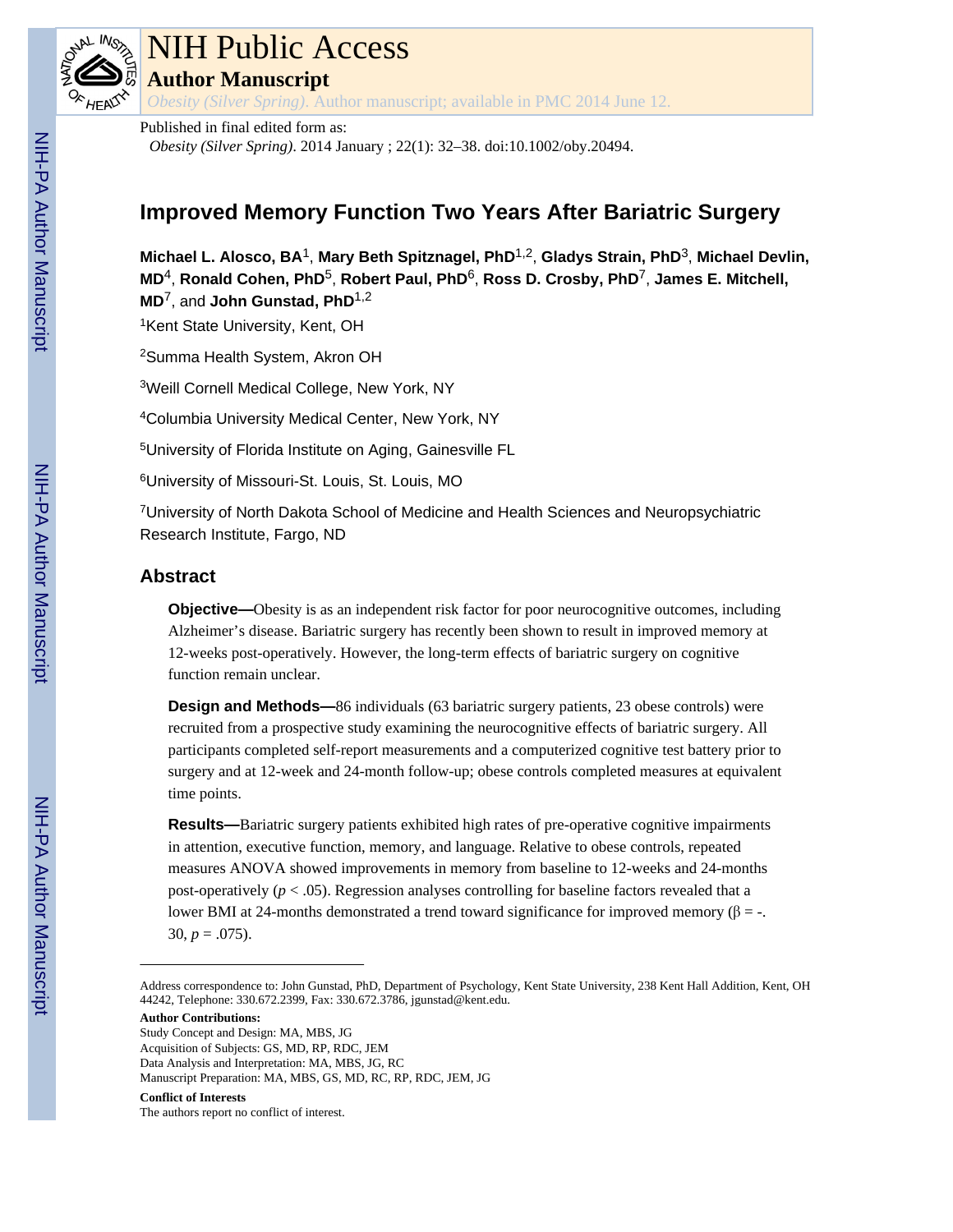**Conclusion—**These findings suggest that cognitive benefits of bariatric surgery may extend to 24-months post-operatively. Larger prospective studies with extended follow-up periods are needed to elucidate whether bariatric surgery decreases risk for cognitive decline and possibly the development of dementia.

#### **Keywords**

Obesity; bariatric surgery; cognitive function; weight loss

#### **Introduction**

More than one-third of Americans are currently obese and prevalence rates are expected to double in the next 20 years [1,2]. This pattern is concerning, as obesity is associated with increased risk for morbidity and mortality, psychosocial distress, and depression, to name a few [3,4]. Rapidly growing evidence also links obesity with poor neurocognitive outcomes. Indeed, elevated body mass index (BMI) has been identified as an independent risk factor for Alzheimer's disease, vascular dementia, and abnormalities on neuroimaging [5,6]. Obesity has also been linked with milder impairments across multiple domains of cognition prior to the onset of these conditions, including deficits in attention, executive function, and memory [7,8].

Bariatric surgery has become an important treatment option for weight loss among morbidly obese individuals. Bariatric surgery is effective and has been shown to result in lower morbidity and mortality risk [9] and improved health-related quality of life [10,11]. Rates of cognitive dysfunction are elevated among bariatric surgical candidates [12] and increasing attention has been paid to the effects of bariatric surgery on cognitive function. Indeed, weight loss accompanying surgical intervention usually results in the resolution or improvement in comorbid medical conditions that adversely affect cognitive function such as hypertension [13], diabetes [14], sleep apnea [15] and depression [16]. In addition, the documented evidence for the independent effects of obesity on cognitive function [17] suggest that the substantial weight loss alone may be sufficient to improve cognitive function.

In response to these findings, a recent study from our group examined cognitive function in bariatric surgical patients compared to obese controls at baseline and a 12-week postoperative follow-up [12]. The results showed that bariatric surgical patients demonstrated improved memory at the 12-week follow-up while no changes or declines in cognitive function were found in obese controls. Although these findings suggest that obesity-related cognitive deficits may be partly reversible through surgical intervention, the lasting impact of bariatric surgery on cognitive function remains unclear. The purpose of the current study was to examine the effects of bariatric surgery on cognitive function relative to obese controls at a 12-week and 24-month post-operative follow-up. Because body weight reaches its lowest point at 18-24 months after many bariatric surgery procedures [18], sustained cognitive benefits at 24-months were expected. We also sought to examine predictors of post-operative cognitive changes at 24-months, including BMI and comorbid medical conditions.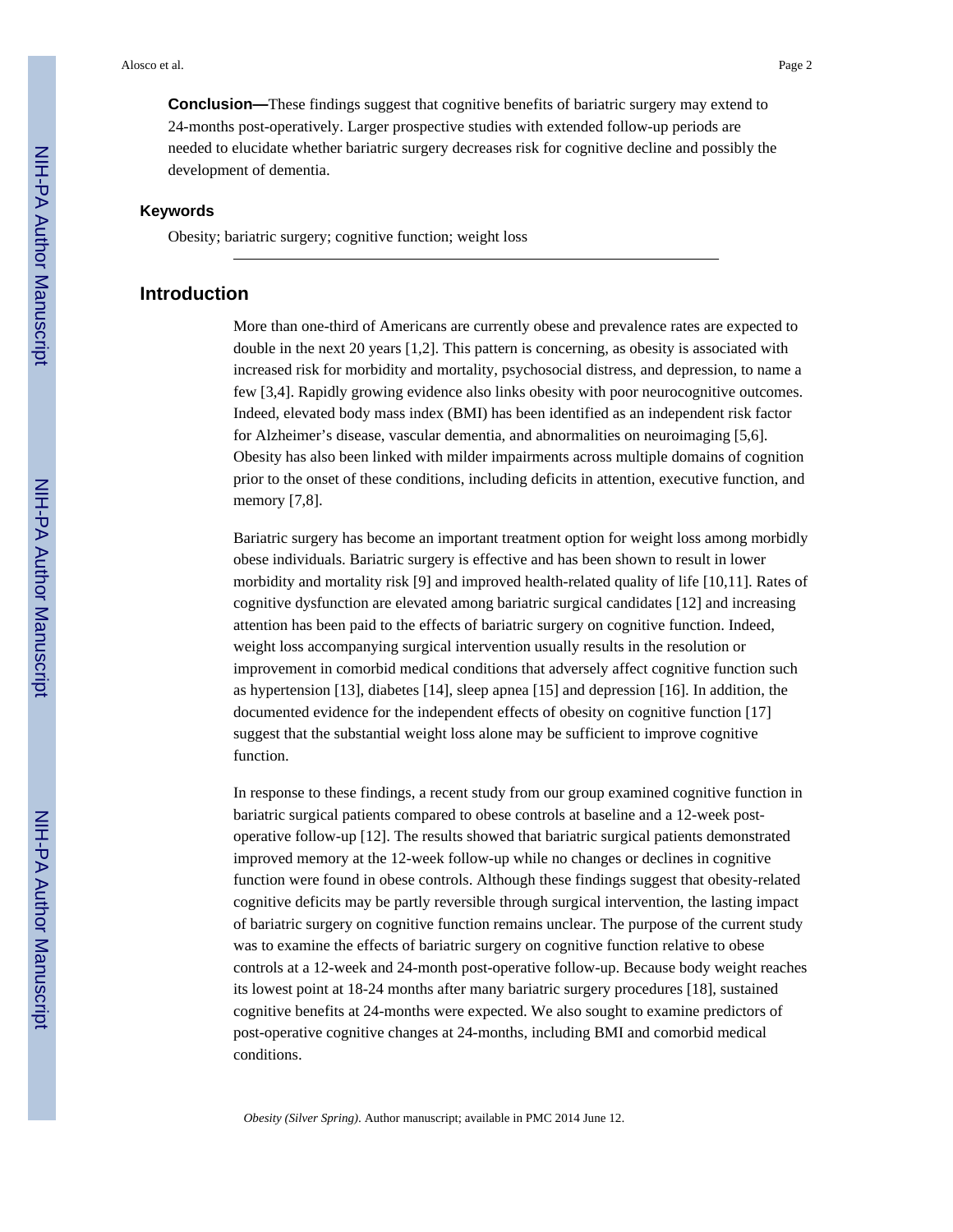#### **Materials and Methods**

#### **Trial Design and Participants**

A total of 86 participants were recruited into this multi-site prospective study examining the neurocognitive effects of bariatric surgery (63 bariatric surgery patients and 23 obese controls). All participants were part of the Longitudinal Assessment of Bariatric Surgery (LABS) parent project and were recruited from three LABS sites [11]. Individuals participating in the parent project who were eligible for the current study were approached at the time of enrollment regarding this ancillary cognitive study. Greater than 80% of participants approached opted to enroll. The current sample represents those individuals completing 24-month follow-up data and due to attrition the current sample size was reduced to the final sample of 86. Participants excluded as a result of attrition and subsequent missing data across time points were not different from the current sample in terms of age ( $t(191) = -.55$ ,  $p = .58$ ), gender ( $\chi^2$ ; (1,  $N = 191$ ) = .15,  $p = .70$ ), baseline BMI  $(t(191) = .95, p = .35)$ , or baseline cognitive function in attention  $(t(191) = 1.11, p = .27)$ , executive function  $(t(191) = .93, p = .35)$ , memory  $(t(193) = .23, p = .82)$ , or language  $(t(191) = -1.57, p = .12).$ 

For study inclusion, participants were required to be enrolled in LABS, between the ages of 20-70, and English-speaking. Exclusion criteria included history of neurological disorder or injury (e.g. dementia, stroke, seizures), moderate or severe head injury (defined as >10 minutes loss of consciousness) [19], past or current history of severe psychiatric illness (e.g. schizophrenia, bipolar disorder), past or current history of alcohol or drug abuse (defined by DSM-IV criteria), history of a learning disorder or developmental disability (defined by DSM-IV criteria), or impaired sensory function that precluded cognitive testing (e.g. visual deficits preventing adequate perception of test stimuli) per participant report or examiner observation. Inclusion/exclusion criteria were the same for the matched controls except obese controls were not enrolled in the LABS project, had not undergone bariatric surgery, and had no reported intent to undergo bariatric surgery following 2 years. Physician diagnosed medical history pre- and post surgery was obtained via medical record review from the LABS study as well as participant self-report. Within the sample, almost all patients underwent Roux-en-Y gastric bypass surgery (RYGB). Only 1 bariatric surgery patient underwent a gastric banding procedure and thus no comparisons for type of surgery were conducted.

#### **Interventions and Clinical Follow-Up**

This study is registered with clinical trials.gov and all procedures were approved by the appropriate Institutional Review Boards. All participants provided written informed consent prior to study involvement. The bariatric surgery participants completed a series of selfreport instruments and a computerized cognitive test battery at baseline (within 30 days prior to surgery), 12 weeks ( $\pm$  5 days), and 24 months ( $\pm$  14 days) following surgery. The same procedures were followed for the obese controls. Pre- and post medical records were reviewed by research staff to corroborate participant self-report and ascertain physician diagnosed comorbid medical condition status, including hypertension, diabetes, and sleep apnea.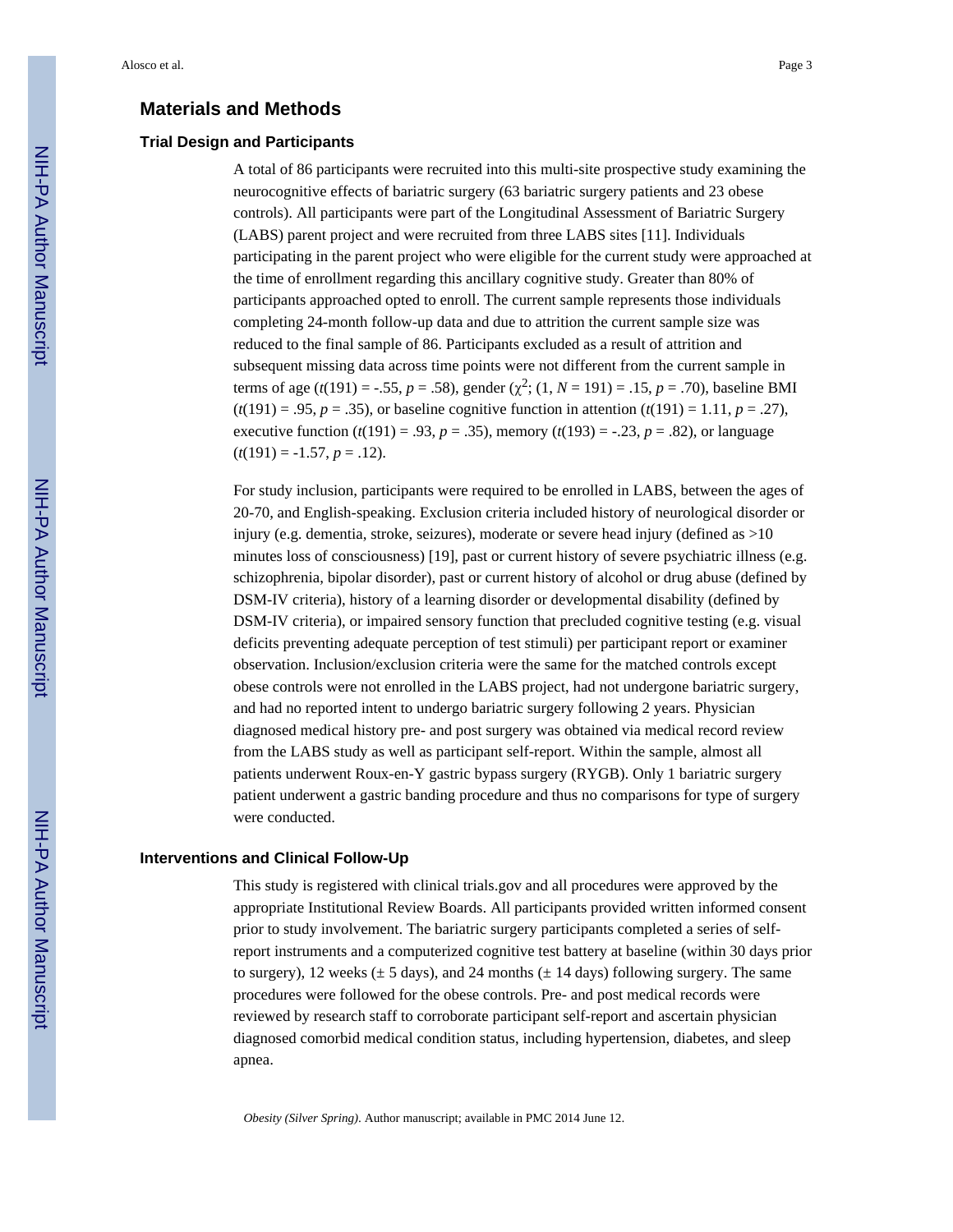#### **Outcomes**

The Integneuro cognitive test battery was chosen based upon previous work from our lab, demonstrating that Integneuro tasks of attention, executive function and verbal memory are sensitive to the cognitive difficulties manifested in this population [20,21]. This cognitive test battery consists of estimated premorbid intellectual abilities as well as performance in multiple cognitive domains (e.g., attention, executive Function, verbal memory) and can be completed in 45-60 minutes. Several benefits are associated with this cognitive test battery, including auditory and visual explanations, practice trials, semi-automated scoring, and language and non-language tests (Paul et al., 2005). Moreover, it has good psychometric properties and as described above, has been employed in past studies examining obesity and cognitive function [12]. The Integneuro battery has demonstrated strong convergent and divergent validity with commonly used paper and pencil measures of cognitive function [22] and also exhibits sensitivity to deficits in neurological populations, including Alzheimer's disease and vascular dementia [23]. Specific tests were categorized into attention, executive function, memory, and language domains and included:

#### **Attention and Executive Function**

**Digit Span—**This test assesses basic auditory attention and working memory. Participants are presented with a series of digits on the touch-screen, separated by a one-second interval. The subject is then immediately asked to enter the digits on a numeric keypad on the touchscreen. The number of digits in each sequence is gradually increased from 3 to 9, with two sequences at each level. The participants complete these same procedures in a backward sequence. The dependent measure is total number correct forwards and backwards.

**Switching of Attention—**This test is a computerized adaptation of the Trail Making Test and consists of two parts [24]. Participants are asked to touch a series of 25 numbers in ascending order as quickly as possible. An array of 13 numbers (1-13) and 12 letters (A-L) is presented. Participants are asked to touch numbers and letters alternately in ascending order. The first part of this test assesses attention and psychomotor speed and the second part assesses executive function. The dependent measure is total time of completion.

**Verbal Interference—**This task taps the ability to inhibit automatic and irrelevant responses and has similarities to the Stroop Color Word Test [25]. Participants are presented with colored words one at a time. Below each colored word is a response pad with the four possible words displayed in black and in fixed format. In the first part, the subject is required to the name of each word as quickly as possible, assessing attention. In the second part, the subject is required to name to the color of each word as quickly as possible, assessing executive function. The dependent measure is total number of words correct.

**Maze Task—**This task is a computerized adaptation of the Austin Maze [26] and assesses executive function. Participants are presented with a grid (8×8 matrix) of circles and asked to identify the hidden path through the grid. Distinct auditory and visual cues are presented for correct and incorrect responses. The trial ends when the subject completed the maze twice without error or after 10 minutes has elapsed. Number of errors committed served as the dependent measure.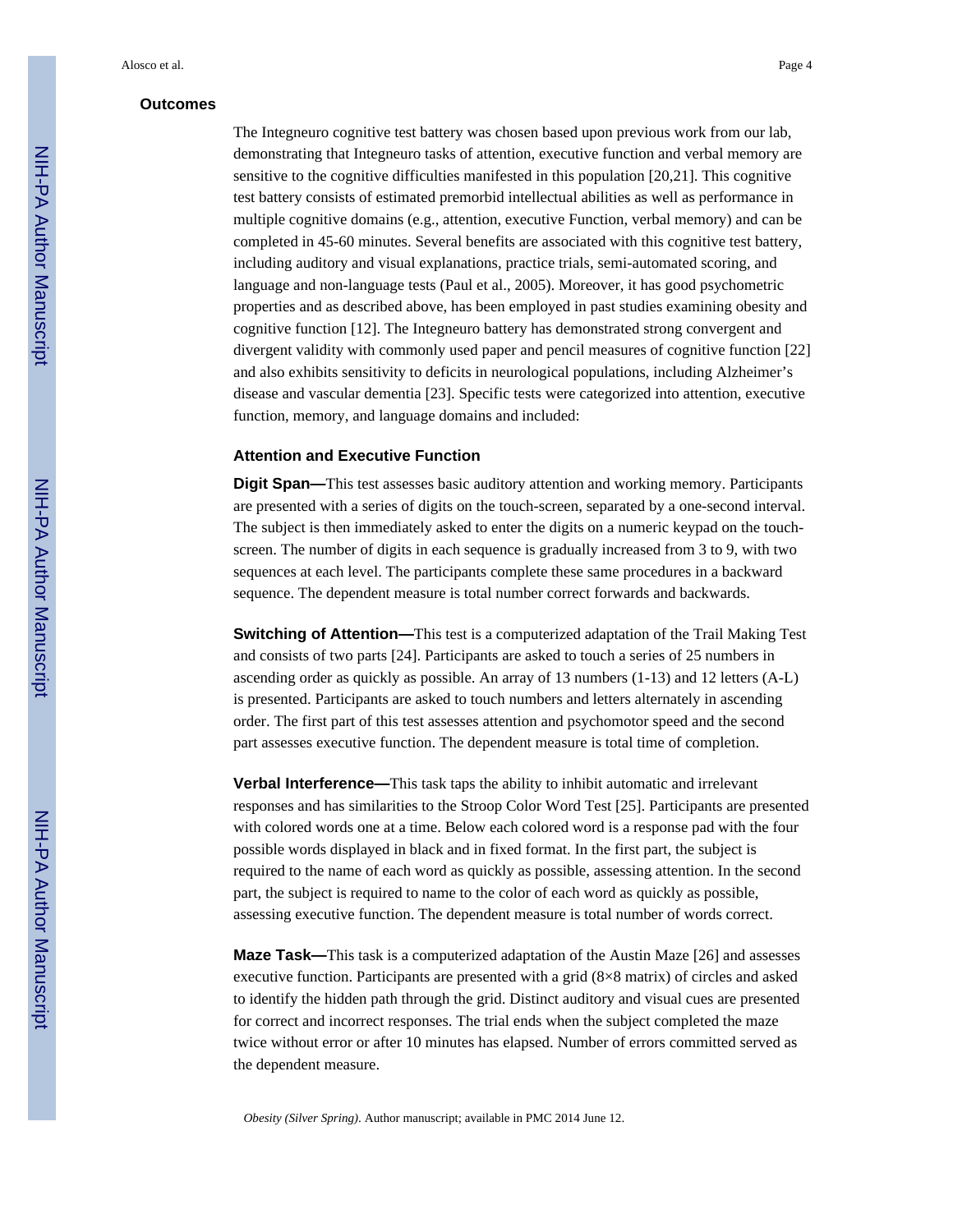#### **Memory**

**Verbal List-learning—**Participants are read a list of 12 words a total of 4 times and asked to recall as many words as possible following each trial. After a 20-minute filled delay, participants are again asked to recall target words. Finally, a recognition trial comprised of target words and foils is completed. Total learning, Long Delay Free Recall, and Recognition of these verbal list items were used to assess memory.

#### **Language**

**Animal and Letter Fluency—**This test asks individuals to generate words beginning with a given letter of the alphabet for 60 seconds. A different letter is used for each of the three trials. Finally, participants were then asked to generate as many animals as possible within 60 seconds.

#### **Data Analyses**

To facilitate clinical interpretation, all neuropsychological measures were transformed to Tscores (a distribution with a mean of 50 and standard deviation of 10) using existing normative data correcting for age, gender, and premorbid intelligence. Composite scores were computed for attention, executive function, memory, and language that consisted of the mean of the T-scores of neuropsychological measures within each cognitive domain. Consistent with clinical convention, a T-score 35 (1.5 SD below the mean) was reflective of cognitive impairment.

Descriptive and frequency statistics were first conducted to examine cognitive test performance in bariatric surgery patients at baseline and at the 24-month post-operative follow-up. Chi-square analyses also compared rates of cognitive impairment at baseline and rates of cognitive decline from baseline to 24-months between bariatric surgery patients and obese controls. Repeated measures analysis of variance (ANOVA) was then performed to determine group differences between bariatric surgery patients and obese controls on attention, executive function, memory, and language over time (i.e., baseline, 12-weeks, and 24-months). For those domains exhibiting a main effect, separate follow-up repeated measures ANOVA for both bariatric surgery patients and obese controls were performed to clarify the pattern of change for each group across each time point (i.e., baseline to 12 weeks, baseline to 24-months, and 12-weeks to 24-months).

Lastly, a series of hierarchical regression analyses were conducted to examine the predictive validity of BMI on cognitive function over time in the bariatric surgery patients. As a result of missing data at 24 months, 4 cases were listwise deleted from these analyses. Attention, executive function, language, and memory at 24-month follow-up each served as the dependent variable in four separate regression models. For all analyses, baseline BMI, BMI at 12-weeks, and baseline test performance were entered in block 1. BMI at 24 months was then entered in block 2 to determine whether decreased BMI over time predicted improved cognitive function in each domain. Finally, a separate series of regression analyses were performed to examine the predictive validity of medical comorbidites on cognitive function in each domain over time in the bariatric surgery patients. Specifically, baseline and 12 week diagnostic status of hypertension, diabetes, and sleep apnea and baseline cognitive test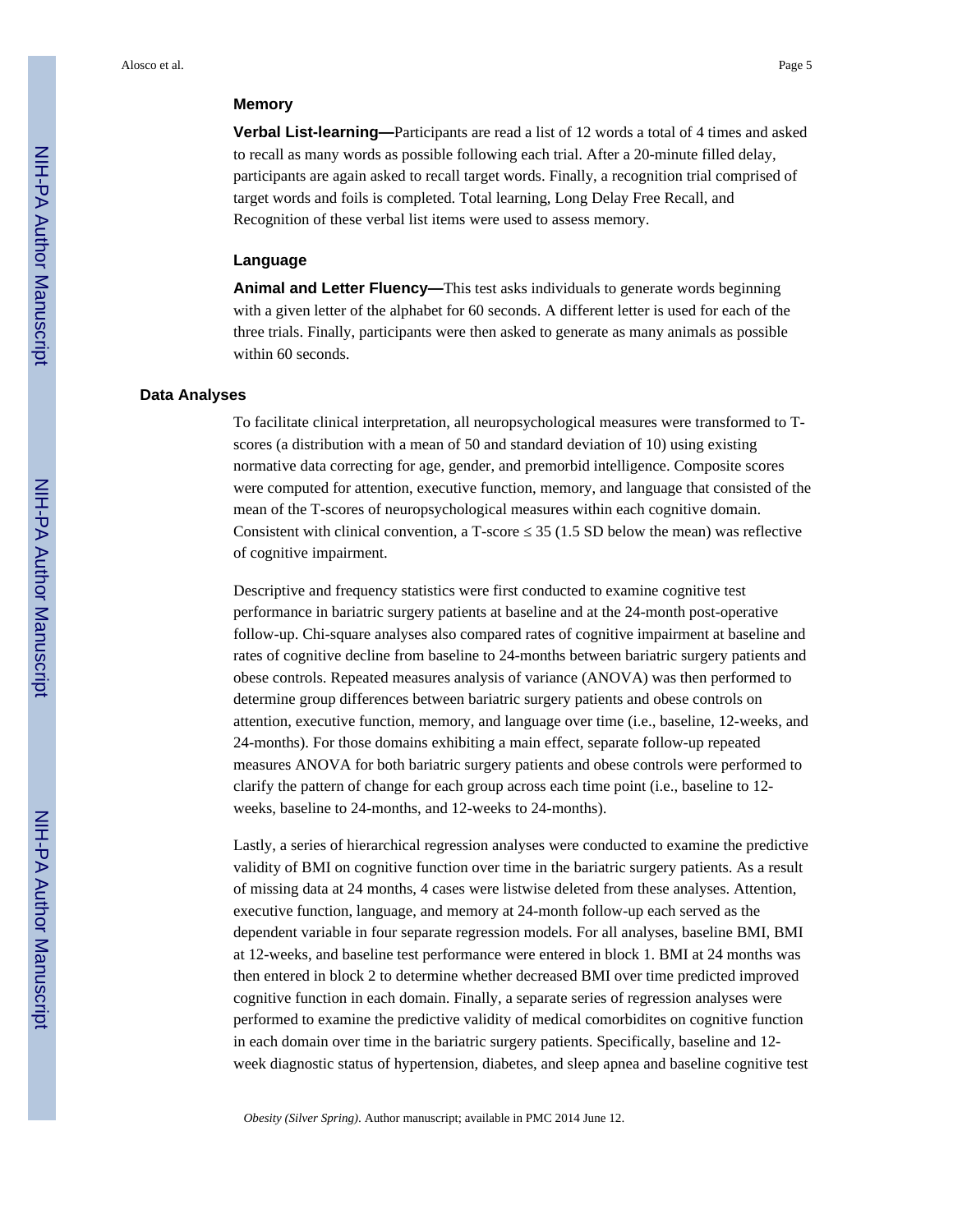performance were entered in block 1 and 24-month diagnostic status of each comorbidity was then entered in block 2. For these analyses, 11 cases were excluded due to missing data for diagnostic medical comorbidity status at 24-months.

#### **Results**

#### **Sample Demographic and Medical Characteristics**

At baseline, the bariatric surgery patients and obese controls were generally similar in terms of demographics, though the bariatric surgery group had a higher BMI and were more likely to have sleep apnea. At the 24-month follow-up, the bariatric surgery patients had lost a greater proportion of their body weight than the obese controls and were no more likely than the obese controls to have hypertension, diabetes, or sleep apnea. See Table 1.

#### **Baseline and 24-month Post-Operative Cognitive Function in Bariatric Surgery Patients**

At baseline, when compared to normative data, cognitive test performance in the bariatric surgery patients fell within the low average for memory and in the average range for all other cognitive domains. See Table 2. However, when using a T-score cutoff of 35 many bariatric surgery patients exhibited impairments in cognitive function at baseline. Impairments were commonly observed in memory (15.9%), executive function (7.9%), and language (7.9%). Impairments in attention were less common (4.8%). A similar pattern emerged for the obese controls with baseline impairments noted in memory (17.4%), executive function (13.0%), and language (4.3%). No baseline impairments in attention were observed.

At 24-month follow up, both bariatric surgery patients and obese controls test performance for memory and language was within the average ranges and high average range for attention and executive function. Examination of the cognitive domain composites revealed that no bariatric surgery patients exhibited a 1.5 SD post-operative cognitive decline for attention or executive function while 3.6% showed declines in memory and 1.2% for language. Obese controls did not demonstrate cognitive decline in attention, executive function, language, or memory ( $p > .05$  for all).

#### **Between Group Cognitive Test Differences for Bariatric Surgery Patients and Obese Controls**

Repeated measures ANOVA examined between group differences for bariatric surgery patients and obese controls on each cognitive domain across the time points (baseline, 12 weeks, and 24-months). See Table 3. For memory, repeated measures ANOVA showed a significant main effect for time ( $p < .01$ ) and group X time interaction ( $p = .02$ ). The group X time interaction demonstrated a significant quadratic effect  $(F(1, 84) = 5.64, p = .02)$ , as bariatric surgery patients exhibited significant improvements in memory from baseline to 12-weeks, and from baseline to 24-months, but not from 12-weeks to 24-months postoperatively. No significant changes in memory were noted for the obese controls from baseline to 12-weeks, baseline to 24-months, or 12-weeks to 24-months. See Table 4 for a full summary of repeated measure ANOVA analyses.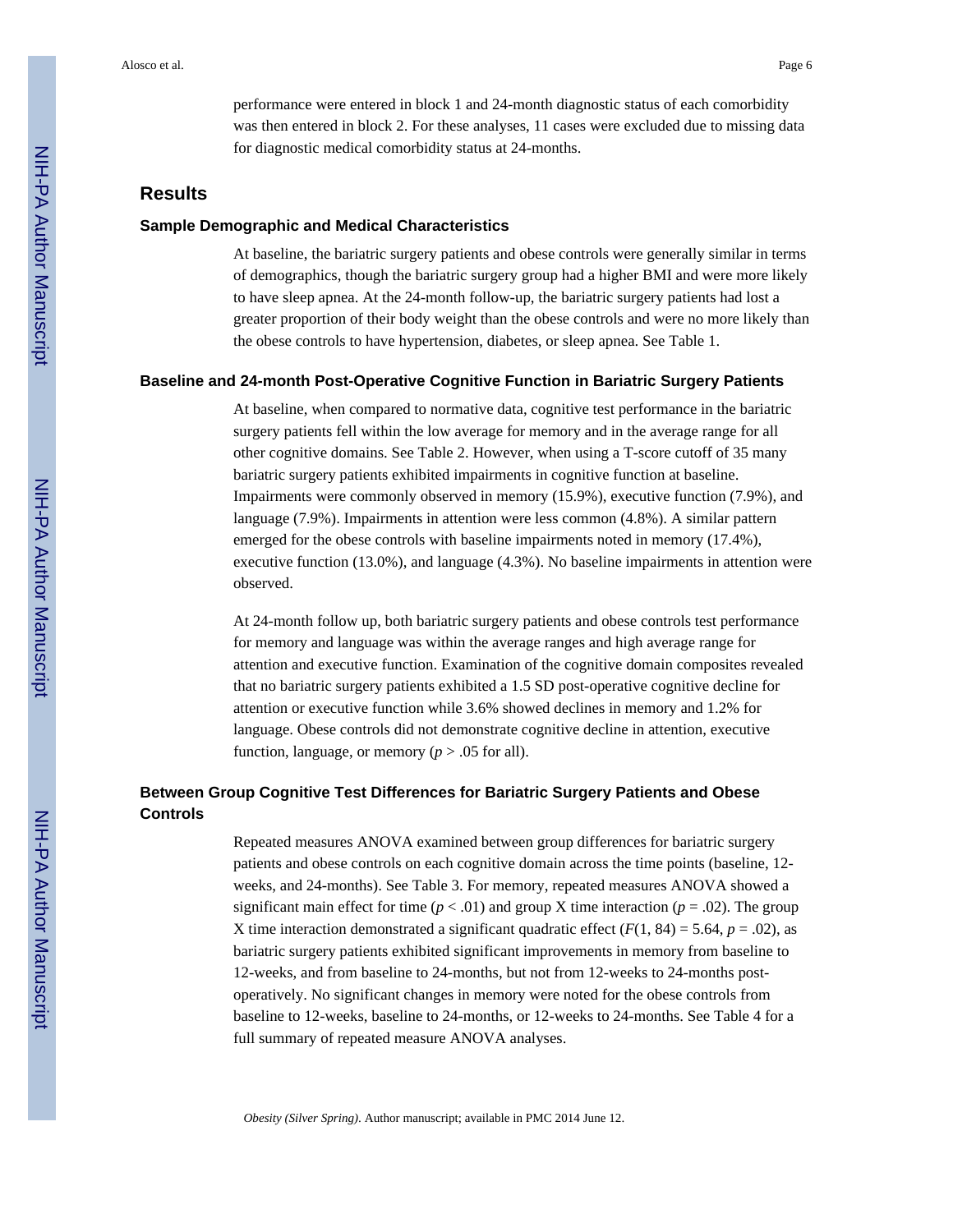For the attention domain, there was a significant effect for time  $(p < .001)$ . Although there was no group by time interaction ( $p = .43$ ), follow-up analyses revealed that bariatric surgery patients showed improved attention from baseline to 12-weeks, and to 24-months, and from 12-weeks to 24-month postoperatively. Obese controls also showed trends for improved attention over time: baseline to 12-weeks, baseline to 24-month, and 12-weeks to 24-months.

For executive function, there was also a significant main effect for time  $(p < .001)$ , but there was no group X time interaction ( $p = .90$ ). Both bariatric surgery patients and obese controls exhibited improvements in executive function from baseline to 12-weeks and to 24-months, but not from 12-weeks to 24-months. For language, there was no significant main effect for time ( $p = .14$ ) or group X time interaction ( $p = .89$ ).

#### **Weight Loss and Cognitive Function in Bariatric Surgery Patients**

After controlling for baseline test performance, baseline BMI, and BMI at 12-weeks, a lower BMI at 24-months demonstrated a trend with improved memory ( $p = .075$ ). No such pattern emerged for attention, executive function, or language. See Table 5. Diagnostic status of hypertension, diabetes, or sleep apnea at 24-months did not predict cognitive function in any domain  $(p > 0.05$  for all). Of note, there were no significant differences in the proportion of bariatric surgery patients with hypertension  $(\chi^2 (1, N = 52) = 2.10, p = .15)$ , diabetes  $(\chi^2 (1, N = 52) = 2.10, p = .15)$  $N = 53$ ) = 1.46,  $p = .23$ ), or sleep apnea ( $\chi^2$  (1,  $N = 53$ ) = .03,  $p = .87$ ), from baseline to 24months.

#### **Discussion**

Consistent with past work, pre-operative impairments in cognitive function were common in this sample of bariatric surgical patients relative to normative standards. In contrast, performances in all domains of cognitive function were within the normatively average and high average range 24-months following surgery. Recent work shows that bariatric surgery is associated with cognitive benefits 12-weeks post-operatively compared to obese controls and the current study demonstrates that the effects of bariatric surgery on memory may be sustained at a 24-month follow-up. While such improvements were unrelated to change in comorbid medical condition status in this sample, there was a trend for post-operative decreases in BMI and better cognitive function. Several aspects of these findings warrant brief discussion.

Gunstad and colleagues (2011) [12] found improved memory at 12-weeks following bariatric surgery and the current study suggests that these improvements may be sustained at 24-months. Taken together, these findings continue to support the possibility that obesityrelated cognitive dysfunction may be partly reversible. However, it is noted that the effect sizes for the differences in cognitive function between obese controls and bariatric surgery patients in this sample were small and larger studies are needed to help clarify the clinical significance of our findings. Interestingly, memory performance in the current sample of bariatric surgical candidates remained stable from 12-weeks to 24-months post-operatively. The impact of bariatric surgery on cognitive function may occur the immediate months following surgical intervention, as this is the time of the most substantial weight loss and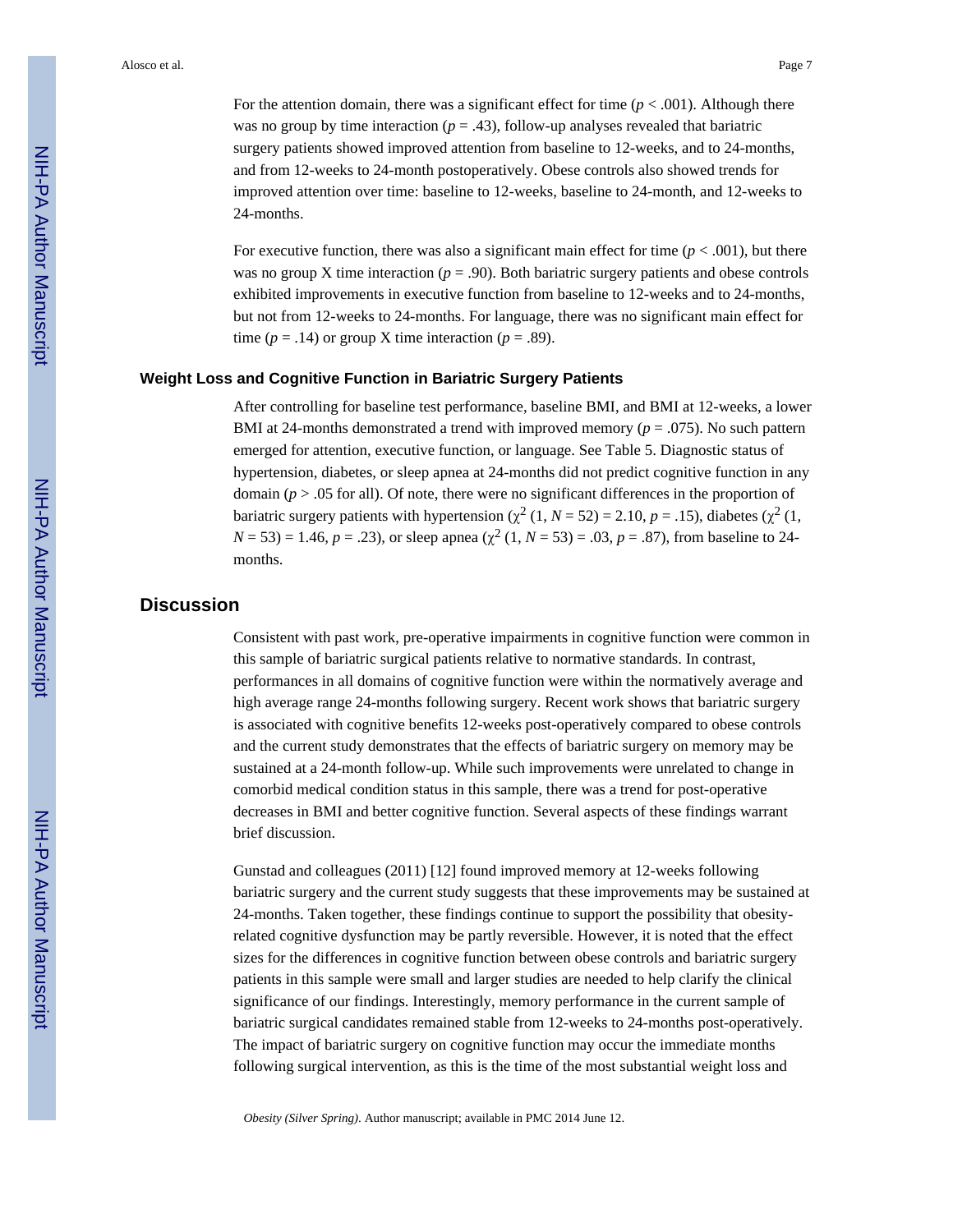Alosco et al. Page 8

resolution of medical comorbidities that negatively affect cognitive function [27,28]. However, significant decreases in total cardiovascular disease disorders have also been observed up to 3 years post bariatric surgery and maximal excess weight loss has been shown to occur at 18-months post-operatively [18,27]. It is likely that cognitive benefits are sustained if weight regain is avoided or minimized, though future studies are needed to confirm this notion.

The prevalent baseline impairments in memory among the bariatric surgical patients and resulting post-operative improvement is noteworthy. Midlife obesity is a known independent risk factor for Alzheimer's disease [5,29]. Moreover, obesity has been linked with similar neuropathological changes found in Alzheimer's disease patients, including increased amyloid beta and amyloid beta precursor protein in the hippocampus [30]. The current sample of bariatric surgery patients demonstrated several baseline risk factors that place them at future risk for Alzheimer's disease, including high BMI, baseline impairments in memory, and comorbid vascular risk factors. However, the observed sustained improvements in memory at 24-months following surgical intervention suggest that it is possible that bariatric surgery may actually prevent pathological cognitive decline and even the development of dementia. For instance, a recent study showed that bariatric surgery was associated with reduced inflammation and expression of Alzheimer's disease related proteins (e.g., amyloid precursor protein) [31]. Prospective studies that use extended follow up periods (e.g., 15-20 years) are needed to help clarify whether bariatric surgery reduces risk of the development of neurological conditions associated with obesity, particularly Alzheimer's disease [5].

No relationship emerged between post-operative change in status of comorbid medical conditions and improved cognitive function in this sample of bariatric patients. This is surprising in light of the adverse effects of medical comorbidities (e.g., diabetes, hypertension) on neurocognitive outcomes. The low rates of resolution in comorbid medical conditions may help to explain these findings. For instance, past work with similar postoperative follow up shows resolution rates post-bariatric surgery of 71% for diabetes, 33% hypertension, and 100% sleep apnea [32] compared to 21% for hypertension, 56% diabetes, and 46% for sleep apnea in this study. In addition, it is also possible that the comorbid medical conditions produced lasting irreversible effects on the brain (e.g., small vessel disease) that prevented improved cognition post-bariatric surgery. In contrast, the present study found a trend for decreased BMI and improvements in memory at 24-months. These findings highlight the possibility that improved post-operative neurocognitive outcomes may be a result of the effects of bariatric surgery on unique pathophysiological mechanisms associated with obesity. For instance, bariatric surgery has been shown to alter insulin resistance, circulating biomarkers (e.g., leptin, brain derived neurotrophic factor) and endothelial function [33-36]—all factors that have been linked with cognitive function. Other work suggests amyloid beta and inflammatory processes may play a key role [31]. Clearly, future work is much need to elucidate underlying mechanisms of the effects of obesity on cognitive function and the modifying impact of bariatric surgery on such processes.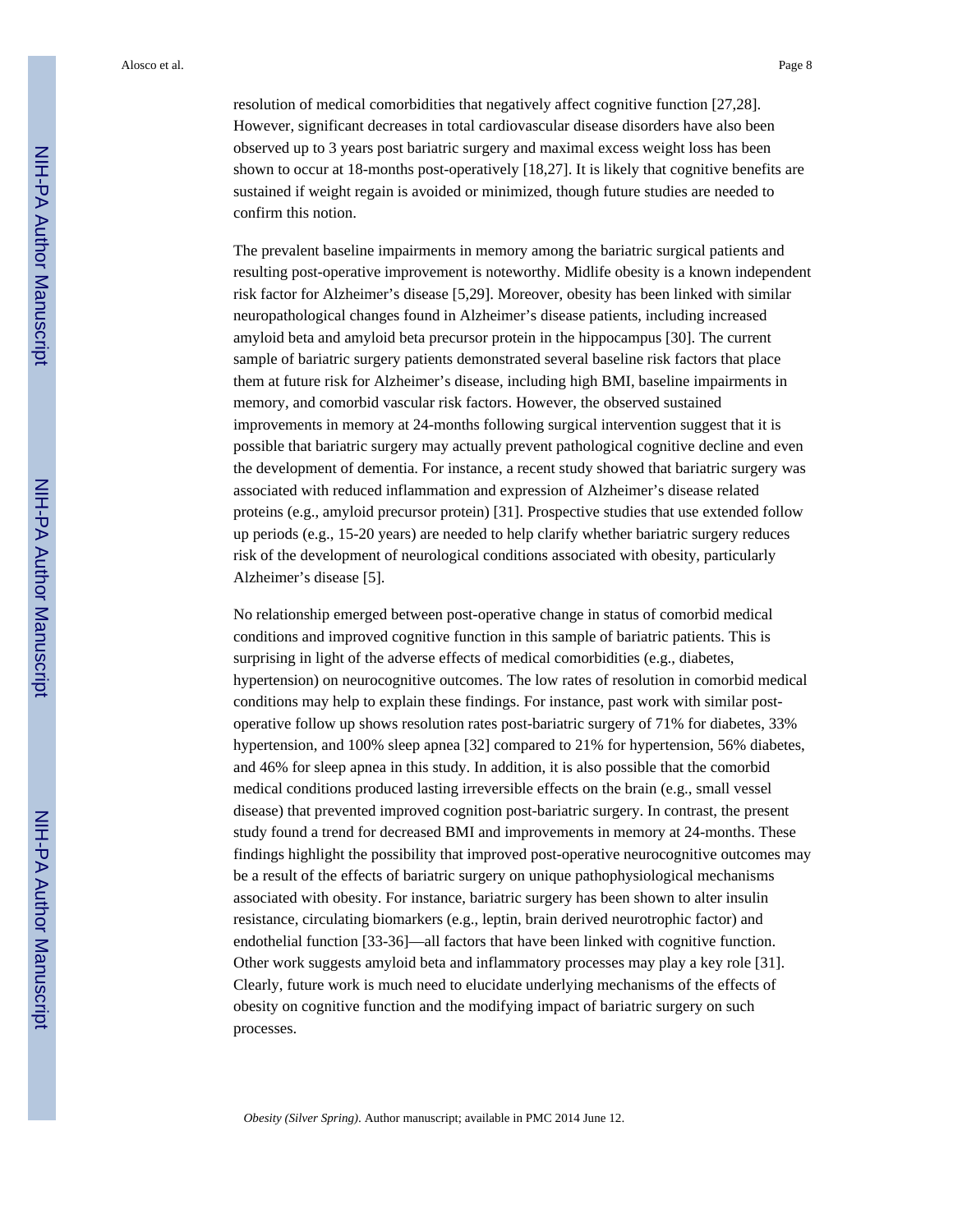Alosco et al. Page 9

Bariatric surgery patients in the current sample exhibited baseline impairments in all domains of cognitive function, including attention, executive function, memory, and language. Pre-operative cognitive impairment may predict poor outcomes following surgery, as work from our group has shown that baseline cognitive function plays an important role in post-operative weight loss [37]. These findings may involve the association between cognitive function and treatment adherence. To optimize weight loss, bariatric surgical patients are asked to adhere to complex post-operative treatment regimens such as selfmonitoring, tracking physical activity levels and caloric intake, and managing multiple medications [38]. The simultaneous performance of these tasks is challenging and requires higher order cognitive processes (e.g., executive function) that are responsible for the ability to organize, plan, and monitor behavior [39]. Indeed, cognitive impairment has been shown to be a significant contributor to poor treatment adherence in other medical populations (e.g., diabetes) [40]. Pre-operative cognitive screening may provide key insight into longterm outcomes following surgery and future studies should examine this possibility, particularly as it involves post-operative treatment adherence.

Our findings are limited in several ways. First, the current study was observational and randomized control studies are needed to confirm our findings. Prospective studies that examine cognitive function at a more distant post-operative follow up (e.g., 36- and 48 months) would also help to further elucidate whether bariatric surgery can reduce risk of cognitive decline. In addition, the mechanisms of improved cognitive function following bariatric surgery remain unclear. Obesity has been linked with both functional and structural abnormalities and future studies should examine whether bariatric surgery also affects brain integrity and/or the biomarkers such as adipokines. The current study also found no significant relationship between change in comorbid medical condition status and improved cognitive function. The relatively small sample size and indirect assessment of medical comorbidities may account for these findings. Future studies that implement more direct assessments of medical status (e.g., blood pressure readings, continuous glucose monitoring) would help clarify mechanisms underlying improved cognition post-bariatric surgery. Although our findings suggest reduced adiposity may be a plausible explanation for improved cognition, the relatively small sample size of the current study limited the ability to test whether the trend between lower 24-month BMI and improved cognition was independent from the effects of the resolution of medical comorbidities (i.e., comorbid medical conditions were not included as covariates in these analyses). Likewise, the small sample size of the current study may have comprised the power of analyses and larger randomized controlled studies with equal number of controls are needed to replicate our findings. The homogeneity of the current sample (e.g., 90-95% female) also limits the generalizability of the findings and larger more diverse studies would help to increase the external validity of this study.

Several other limitations deserve further discussion. The current study recruited obese controls from weight control centers and these participants presented with fewer comorbid conditions (e.g., sleep apnea, hypertension), perhaps due to lower disease severity (e.g., lower BMI). Future studies that use tightly controlled experiments (e.g., treatment wait-list) are needed to examine cognitive function in bariatric surgery patients and bariatric surgery controls with similar medical history. Such studies should also examine the influence and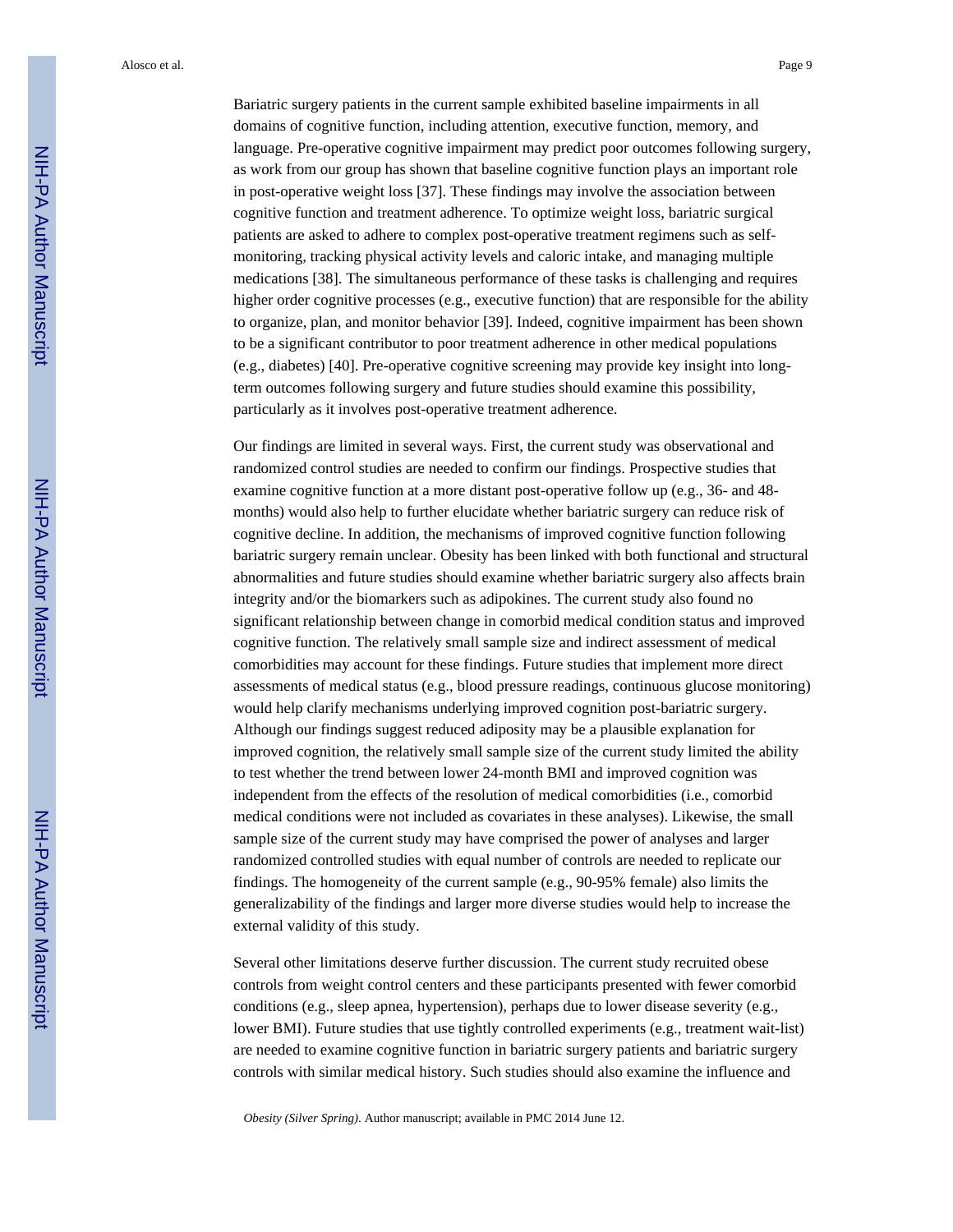efficacy of preoperative weight loss activities on post bariatric surgical outcomes, including cognitive function. Similar to this notion, the obese controls did not demonstrate a change in weight over two years and this may account for the lack of improvement in certain domains of cognitive function (e.g., memory) in this group. Future studies should compare the effects of surgical vs. behavioral weight loss interventions on cognitive function. For example, it is possible that the physiological benefits (e.g., cardiovascular fitness) resulting from adjusted health habits (e.g., exercise) or other confounding factors (e.g., medication status) following surgery may have also contributed to improved cognitive function in this sample. Finally, while it is possible that practice effects and improved computer familiarity may have contributed to the improvements in memory over time, this is unlikely given the presence of a control group in addition to our findings replicating past work showing improved memory 12-weeks post bariatric surgery [12]. Future work should examine the aims of the current study using paper and pencil neuropsychological test batteries.

In brief summary, the current study suggests that bariatric surgery may have lasting effects on improved memory. The mechanisms for these effects may involve the impact of bariatric surgery on physiological processes associated with obesity. Larger and more diverse prospective studies with extended follow-up periods are needed to elucidate whether bariatric surgery prevents cognitive decline and decreases risk for the development of neurological conditions (e.g., Alzheimer's disease).

#### **Acknowledgments**

#### **Funding:**

Data collection supported by DK075119. Manuscript supported in part by HL089311.

#### **References**

- 1. Levi J, Segal LM, Laurent R, Lang A, Rayburn J. F as in Fat: How obesity threatens Americas future. Trust for Americas Health. 2012
- 2. Ogden CL, Carroll MD, Kit BK, Flegal KM. Prevalence of obesity in the United States, 2009-2010. Center for Disease Control and Prevention National Center for Health Statistics Incomplete. 2012
- 3. Crandall CS. Prejudice against fat people: ideiology and self-interest. J Pers Soc Psychol. 1994; 66:882–894. [PubMed: 8014833]
- 4. Haslam DW, James WP. Obesity. Lancet. 2005; 366:1197–1209. [PubMed: 16198769]
- 5. Fitzpatrick A, Kuller LH, Lopez O, et al. Midlife and late-life obesity and the risk of dementia: cardiovascular health study. Arch Neurol. 2009; 66:336–42. [PubMed: 19273752]
- 6. Gunstad J, Paul RH, Cohen RA, et al. Relationship between body mass index and brain volume in healthy adults. Int J Neurosci. 2008; 118:1582–1593. [PubMed: 18853335]
- 7. Cournot M, Marqui JC, Ansiau D, et al. Relation between body mass index and cognitive function in healthy middle-aged men and women. Neurology. 2006; 67:1208–1214. [PubMed: 17030754]
- 8. Gunstad J, Lhotsky A, Wendell CR, Ferrucci L, Zonderman AB. Longitudinal examination of obesity and cognitive function: results from the Baltimore Longitudinal Study of Aging. Neuroepidemiology. 2010; 34:222–29. [PubMed: 20299802]
- 9. Masoomi H, Nguyen NT, Stamos MJ, Smith BR. Overview of outcomes of laparoscopic and open roux-en-Y gastric bypass in the United States. Surg Technol Int. 2012 [epub ahead of print].
- 10. McLeod B, Beban G, Sanderson J, McKillop A, Jull A. Bariatric surgery makes a dramatic difference to health related quality of life. N Z Med J. 2012; 125:46–52. [PubMed: 23159901]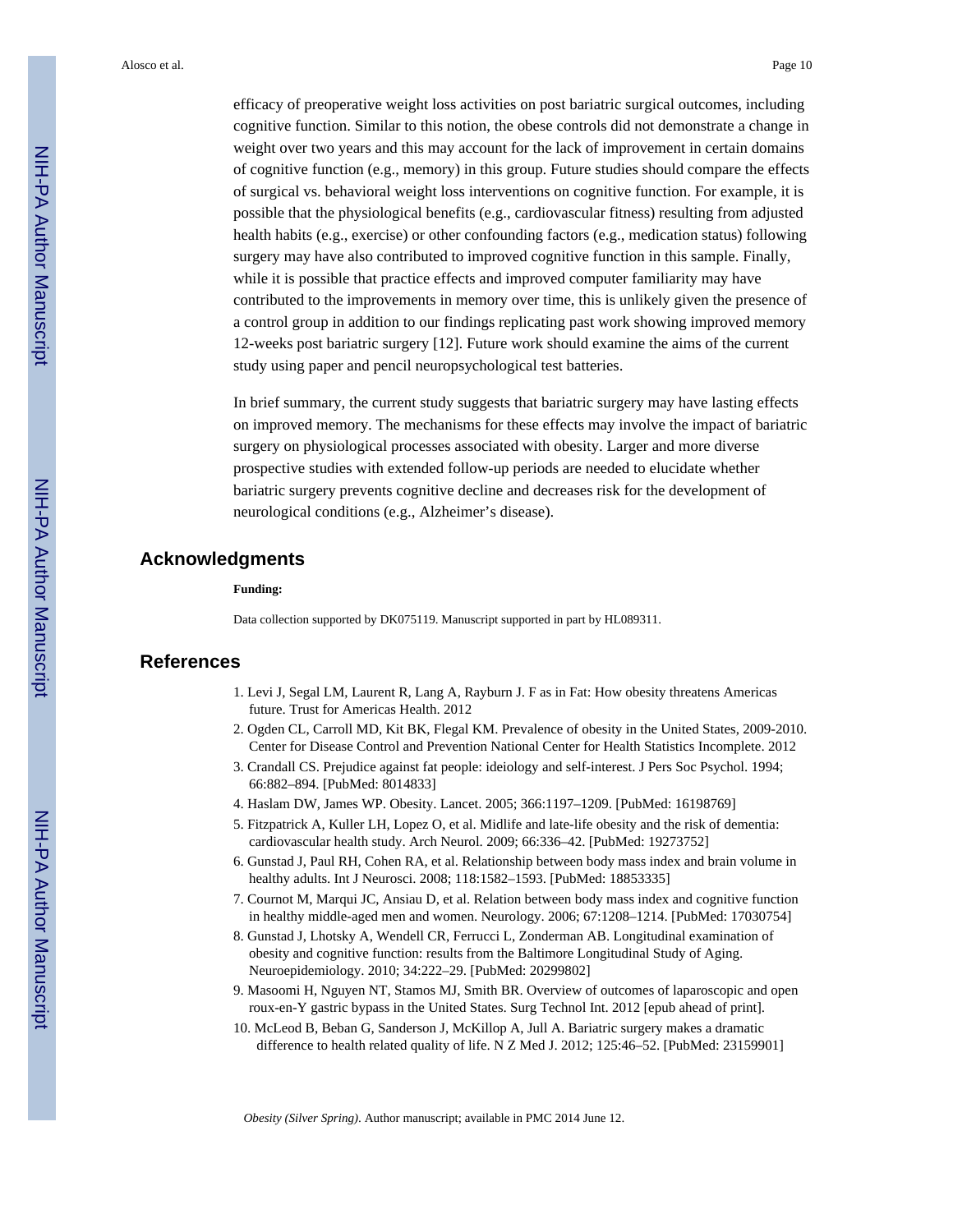- 11. Belle SH, Berk PD, Courcoulas AP, et al. Safety and efficacy of bariatric surgery: Longitudinal Assessment of Bariatric Surgery. Surg Obes Rel Dis. 2007; 3:116–26.
- 12. Gunstad J, Strain G, Devlin MJ, et al. Improved memory function 12 weeks after bariatric surgery. Surg Obes Relat Dis. 2011; 7:465–472. [PubMed: 21145295]
- 13. Papademetriou V. Hypertension and cognition function: blood pressure regulation and cognitive function: a review of the literature. Geriatrics. 2005; 60:20–2. [PubMed: 15700945]
- 14. Awad N, Gagnon M, Messier C. The relationship between impaired glucose tolerance, type 2 diabetes, and cognitive function. J Clin Exp Neuropsychol. 2004; 26:1044–80. [PubMed: 15590460]
- 15. Aloia M, Arnedt J, Davis J, et al. Neuropsychological sequelae of obstructive sleep apneahypopnea syndrome: a critical review. J Int Neuropsychol Soc. 2004; 10:772–85. [PubMed: 15327723]
- 16. Rogers M, Kasai K, Koji M, et al. Executive and prefrontal dysfunction in unipolar depression: a review of neuropsychological and imaging evidence. Neurosci Rev. 2004; 50:1–11.
- 17. Gunstad J, Paul RH, Cohen RA, Tate DF, Spitznagel MB, Gordon E. Elevated body mass index is associated with executive dysfunction in otherwise healthy adults. Compr Psychiatry. 2007; 48:57–61. [PubMed: 17145283]
- 18. Noun R, Skaff J, Riachi E, Daher R, Antoun NA, Nasr M. One thousand consecutive mini-gastric bypass: short- and long-term outcome. Obes Surg. 2012; 22:697–703. [PubMed: 22411569]
- 19. Alexander M. Mild traumatic brain injury: Pathophysiology, natural history, and clinical management. Neurol. 1999; 45:1253–60.
- 20. Paul RH, Lawrence J, Williams LM, Richard CC, Cooper N, Gordon E. Preliminary validity of "integneuro" a new computerized battery of neurocognitive tests. Int J Neurosci. 2005; 115:1549– 1567. [PubMed: 16223701]
- 21. Williams LM, Simms E, Clark CR, Paul RH, Rowe D, Gordon E. The test-retest reliability of a standardized neurocognitive and neurophysiological test battery: "neuromarker". Int J Neurosci. 2005; 115:1605–1630. [PubMed: 16287629]
- 22. Paul RH, Lawrence J, Williams LM, Richard CC, Cooper N, Gordon E. Preliminary validity of "integneuro" : a new computerized battery of neurocognitive tests. Int J Neurosci. 2005; 115:1549–1567. [PubMed: 16223701]
- 23. Tierney MC, Black SE, Szalai JP, Snow WG, Fisher RH, Nadon G, Chui H. Recognition memory and verbal fluency differentiate probable Alzheimer disease from subcortical ischemic vascular dementia. Arch Neurol. 2001; 58:1654–1659. [PubMed: 11594925]
- 24. Reitan R. Validity of the Trail Making Test as an indicator of organic brain damage. Percept Motor Skills. 1958; 8:271–6.
- 25. Golden, C. Stroop color and word task: a manual for clinical and experimental uses. Wood Dale: Stoeling; 1978.
- 26. Walsh, K. Understanding Brain Damage A Primer of Neuropsychological Evaluation. Melbourne: Churchill Livingstone; 1985.
- 27. Cremieus PY, Ledoux S, Clerici C, Cremieux F, Buessing M. The impact of bariatric surgery on comorbidities and medication use among obese patients. Obes Surg. 2010; 20:861–870. [PubMed: 20440579]
- 28. Fried M, Dolezalova K, Buchwald JN, McGlennon TW, Sramkova P, Ribaric G. Laparoscopic greater curvature plication (LGCP) for treatment of morbid obesity in a series of 244 patients. Obes Surg. 2012; 22:1298–1307. [PubMed: 22648797]
- 29. Hassing LB, Dahl AK, Thorvaldsson V, et al. Overweight in midlife and risk of dementia: a 40 year follow-up study. Int J Obes. 2009; 33:893–98.
- 30. Mrak RE. Alzheimer-type neuropathological changes in morbidly obese elderly individuals. Clin Neuropathol. 2009; 28:40–45. [PubMed: 19216219]
- 31. Ghanim H, Monte SV, Sia CL, et al. Reduction in inflammation and the expression of amyloid precursor protein and other proteins related to Alzheimer's disease following gastric bypass surgery. J Clin Endocrinol Metab. 2012; 97:E1197–E1201. [PubMed: 22508715]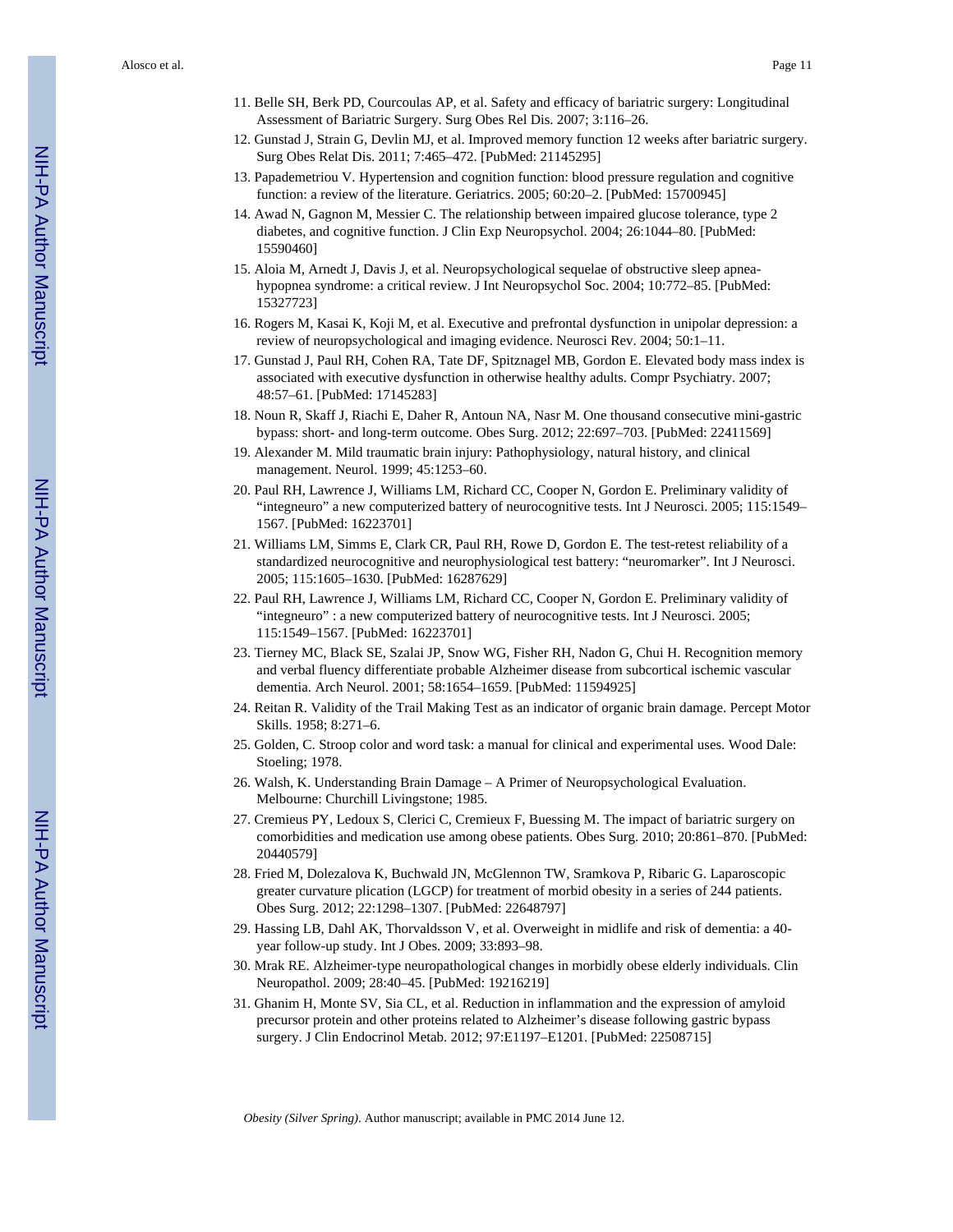Alosco et al. Page 12

- 32. Abu-Abeid S, Keidar A, Szold A. Resolution of chronic medical conditions after laparoscopic adjustable silicone gastric banding for the treatment of morbid obesity in the elderly. Surgical Endoscopy. 2001; 15:132–134. [PubMed: 11285954]
- 33. Ballantyne GH, Farkas D, Laker S, Wasielewski A. Short-term changes in insulin resistance following weight loss surgery for morbid obesity: laparoscopic adjustable gastric banding versus laparoscopic Roux-en-Y gastric bypass. Obes Surg. 2006; 16:1189–97. [PubMed: 16989703]
- 34. Beckman LM, Beckman TR, Earthman CP. Changes in gastrointestinal hormones and leptin after Roux-en-Y gastric bypass procedure: a review. J Am Diet Assoc. 2010; 110:571–84. [PubMed: 20338283]
- 35. Merhi ZO, Minkoff H, Lambert-Messerlian GM, Macura J, Feldman J, Seifer DB. Plasma brainderived neurotrophic factor in women after bariatric surgery: a pilot study. Fertil Steril. 2009; 91:1544–48. [PubMed: 18950757]
- 36. Sturm W, Tschoner A, Engl J, et al. Effect of bariatric surgery on both functional and structural measures of premature atherosclerosis. Eur Heart J. 2009; 30:2038–43. [PubMed: 19502233]
- 37. Spitznagel MB, Garcia S, Miller LA, et al. Cognitive function predicts weight loss after bariatric surgery. Surg Obes Relat Dis. 2011 [epub ahead of print].
- 38. Elfhag K, Rossner S. Who succeeds in maintaining weight loss? A conceptual review of factors associated with weight loss maintenance and weight regain. Obesity reviews. 2005; 6:67–85. [PubMed: 15655039]
- 39. Lezak, MD. Neuropsychological Assessment. 4. New York: Oxford University Press; 2004.
- 40. Stilley CS, Bender CM, Dunbar-Jacob J, Sereika S, Ryan CM. The impact of cognitive function on medication management: Three studies. Health Psychol. 2010; 29:50–55. [PubMed: 20063935]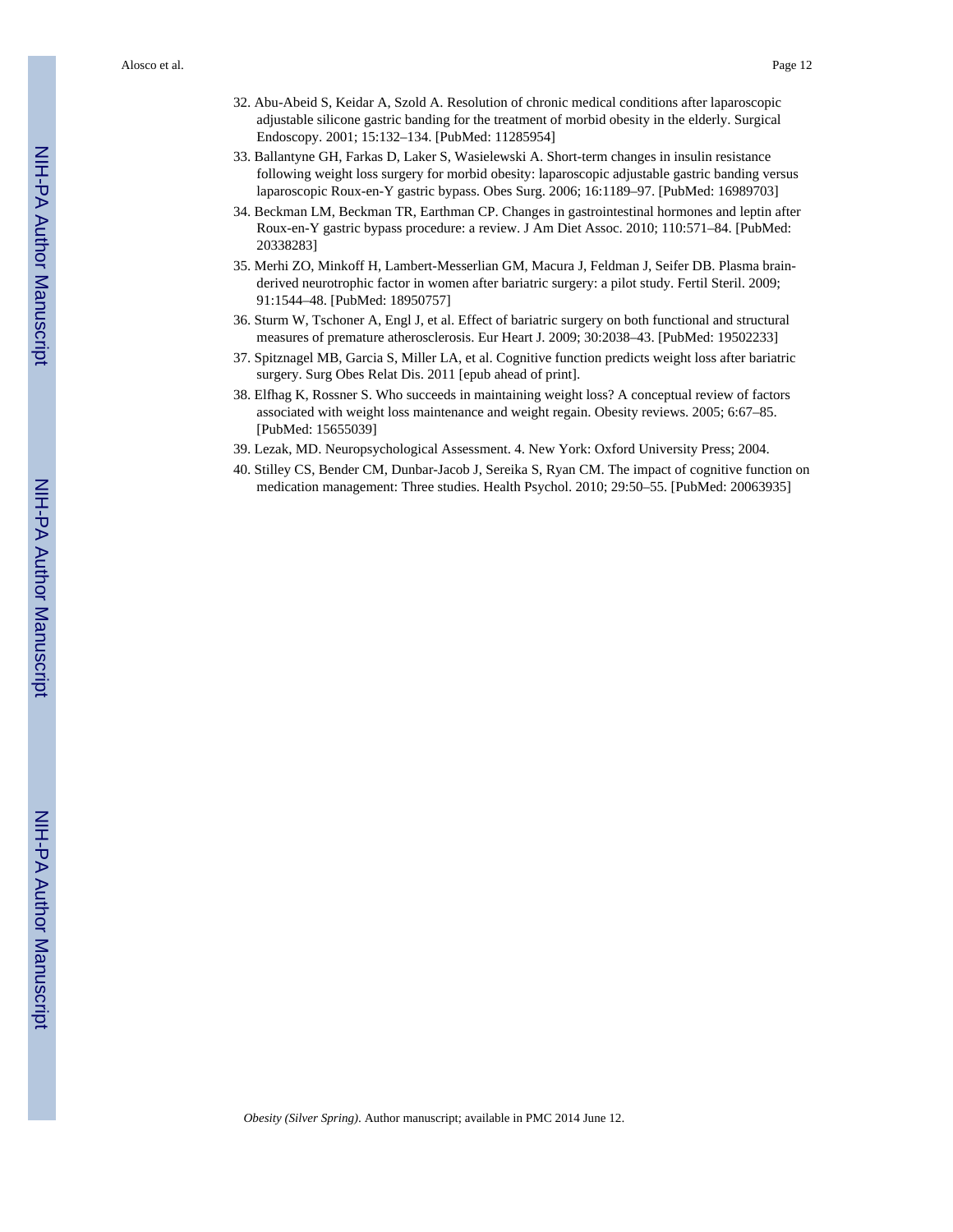#### **What is Already Known?**

- **•** Obesity is an independent risk factor for poor neurocognitive outcomes
- **•** Bariatric surgery has recently been shown to provide short-term cognitive benefits
- **•** Mechanisms underlying improved cognitive function following bariatric surgery may involve resolution of medical comorbidities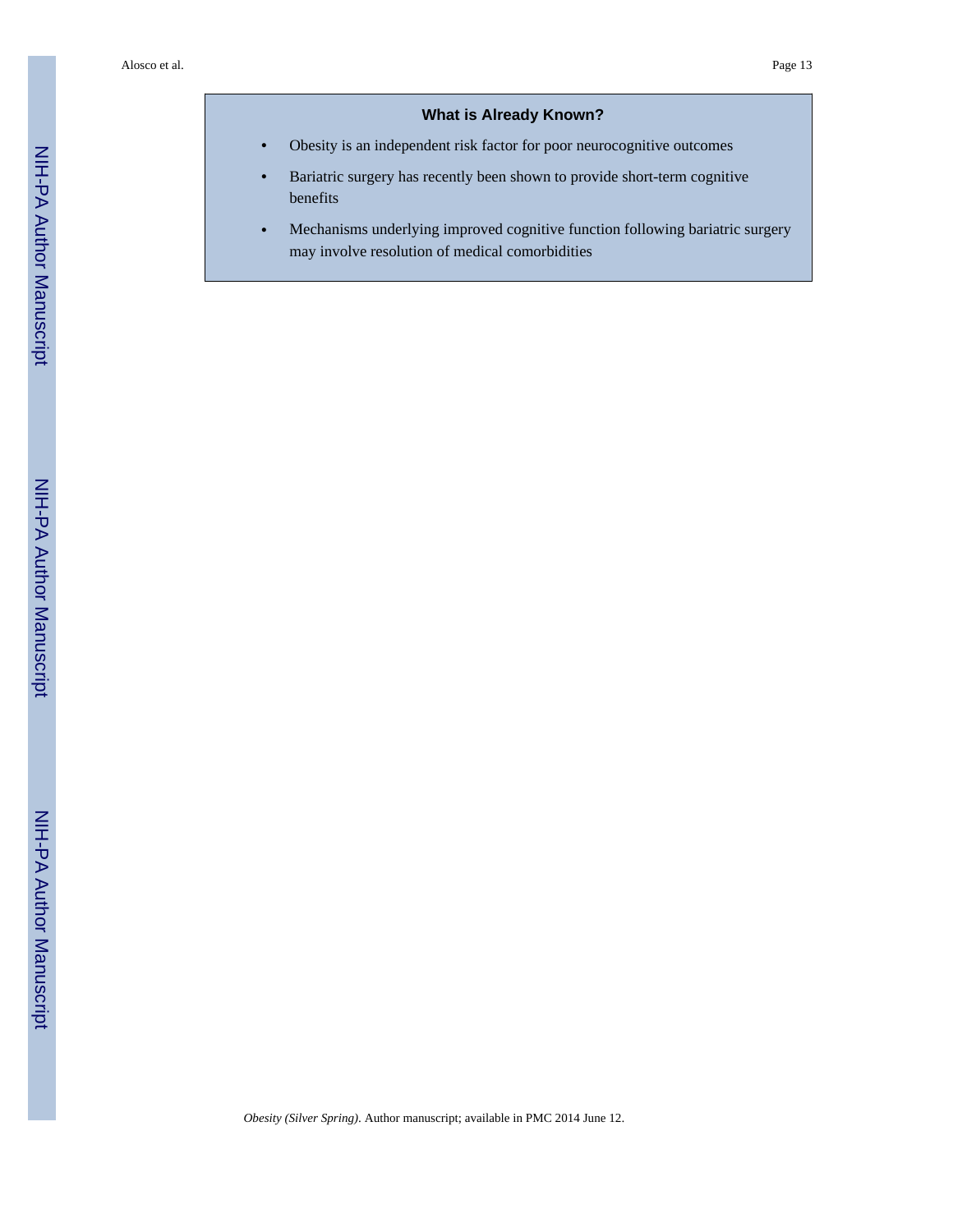#### **What this Study Adds?**

- **•** Bariatric surgery is associated with long-term improvements in memory relative to obese controls
- **•** The cognitive benefits that emerge shortly after bariatric surgery are sustained up to 24-months
- Post-operative weight loss partly accounts for the cognitive benefits of bariatric surgery, though contribution of resolved medical conditions are mixed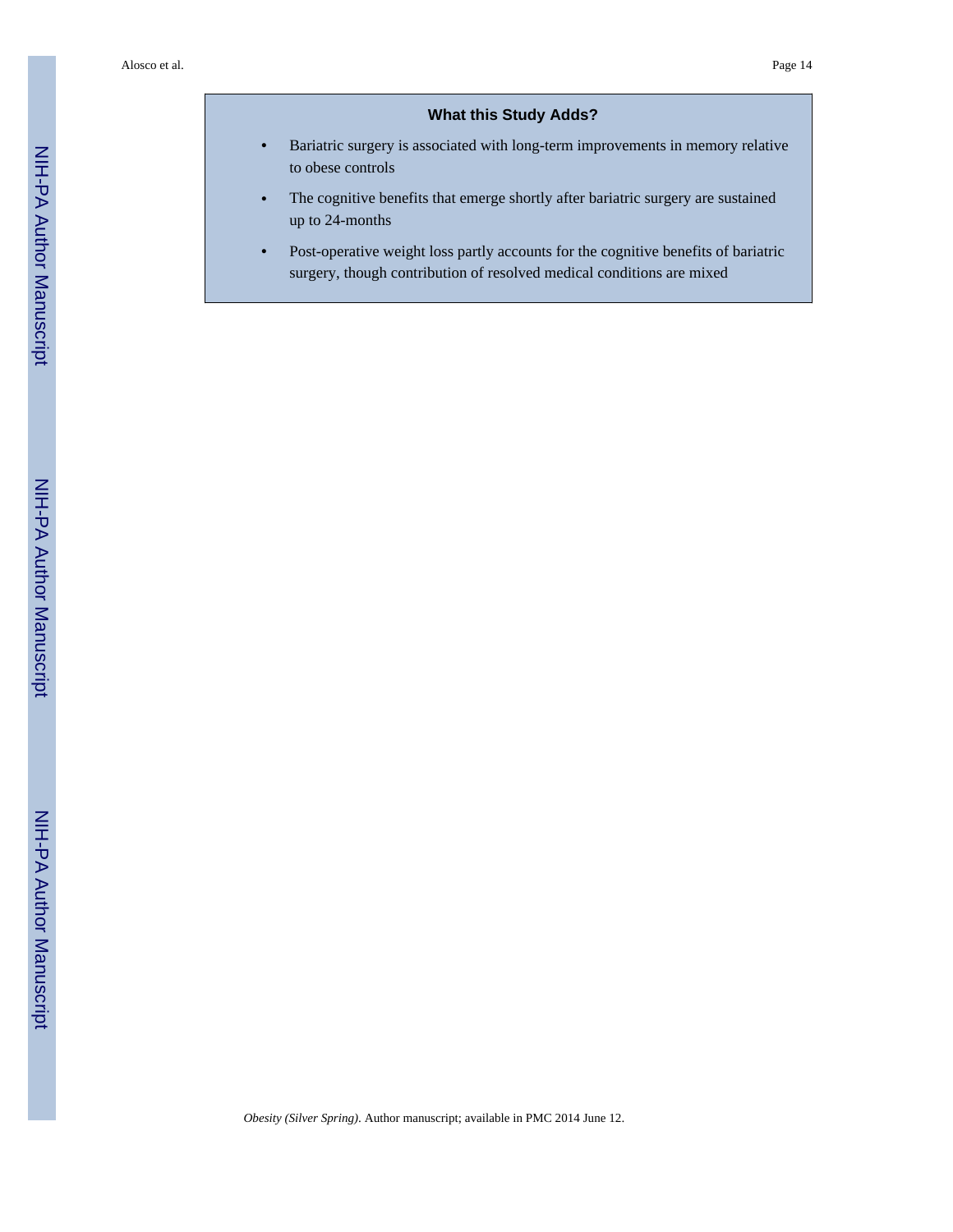## **Table 1**

# Demographic and Medical Characteristics Demographic and Medical Characteristics

|                            | BASELINE CHARA CTERISTICS BARIATRIC SURGERY PATIENTS OBESE CONTROLS Test Statistic |               |                           |
|----------------------------|------------------------------------------------------------------------------------|---------------|---------------------------|
| Age, mean (SD)             | 42.29 (11.42)                                                                      | 41.13 (12.55) | $\overline{a}$            |
| Female (%)                 | 90.5                                                                               | 95.7          | $\ddot{\mathrm{8}}$       |
| Body Mass Index, mean (SD) | 46.52 (5.26)                                                                       | 40.90 (5.24)  | $4.35***$                 |
| Hypertension (%)           | 44.4                                                                               | 21.7          | 3.43                      |
| Diabetes (%)               | 25.4                                                                               | 13.0          | 1.49                      |
| Sleep Apnea (%)            | 34.9                                                                               | 43            | 8.04**                    |
| 24-MONTH FOLLOW-UP         |                                                                                    |               |                           |
| Body Mass Index, mean (SD) | 31.34 (6.42)                                                                       | 40.90 (5.64)  | $-5.41**$                 |
| Hypertension (%)           | 34.9                                                                               | 34.8          | $\widetilde{\mathrm{SO}}$ |
| Diabetes (%)               | $\Xi$                                                                              | 26.1          | 3.64                      |
| Sleep Apnea (%)            | 19.0                                                                               | 4.3           | $\approx$                 |

Note. Statistics were based on complete data for each time point *Note*. Statistics were based on complete data for each time point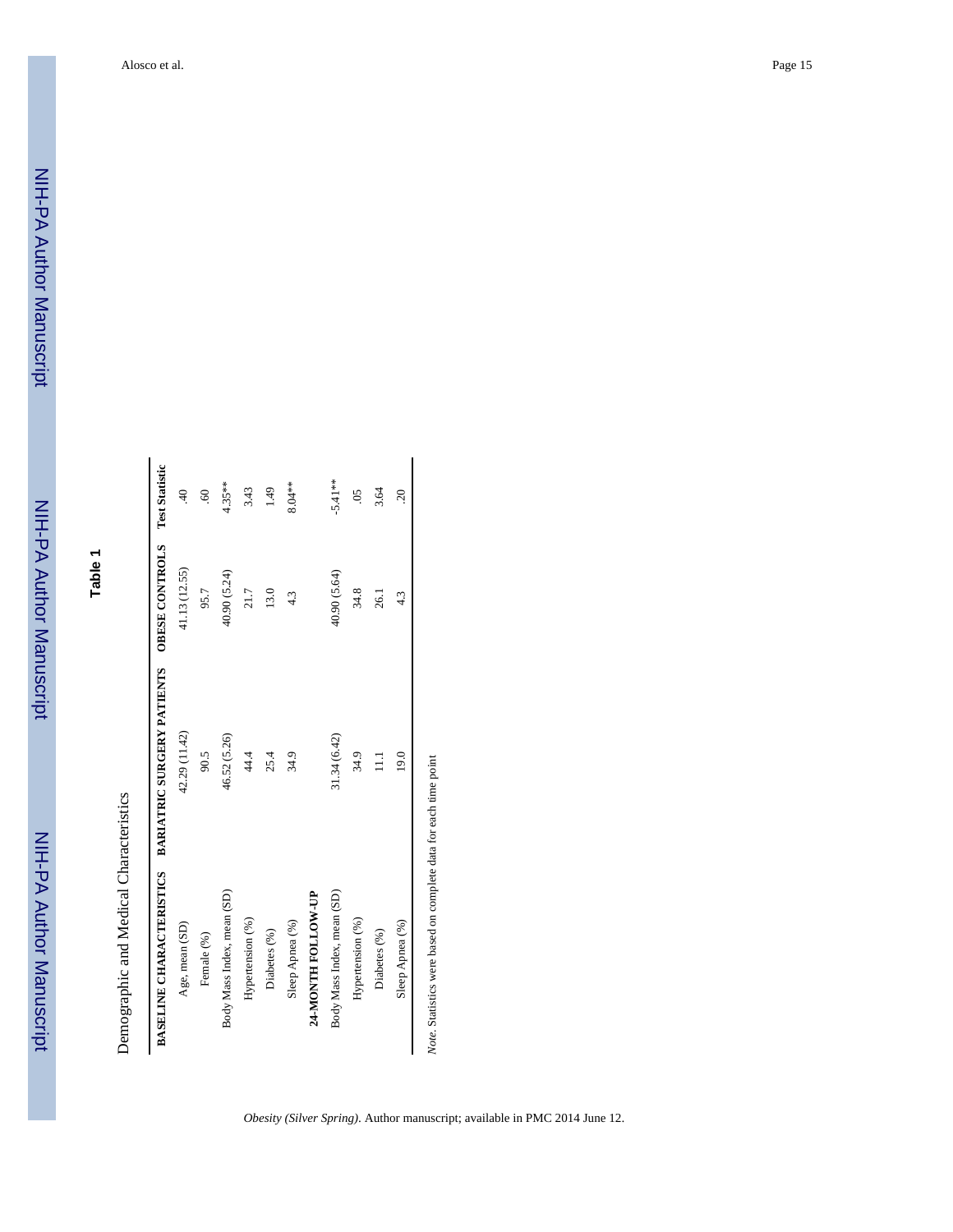# **Table 2**

Baseline, 12-Week, and 24-Month T-Score Neuropsychological Test Performance among Bariatric Surgery Patients Baseline, 12-Week, and 24-Month T-Score Neuropsychological Test Performance among Bariatric Surgery Patients

|                                | <b>Baseline</b><br>M(SD) | 12-week<br>M(SD) | 24-month<br>M(SD) |
|--------------------------------|--------------------------|------------------|-------------------|
| Attention/Executive Function   |                          |                  |                   |
| Digit Span Total               | 49.14(9.00)              | 50.73 (9.66)     | 54.92(12.93)      |
| $SOA-A$                        | 54.71 (13.59)            | 57.24 (15.04)    | 58.91 (13.60)     |
| $SOA-B$                        | 51.73 (16.83)            | 57.34 (13.69)    | 58.17 (13.09)     |
| Verbal Interference-Word       | 52.92 (11.34)            | 54.01 (13.27)    | 58.65 (12.22)     |
| Verbal Interference-Color Word | 53.78 (11.49)            | 61.81 (12.86)    | 65.26 (11.50)     |
| Maze Errors                    | 49.93 (12.75)            | 56.15 (11.98)    | 52.30 (11.07)     |
| Memory                         |                          |                  |                   |
| Total Recall                   | 46.70 (14.02)            | 46.03 (15.37)    | 48.57 (15.10)     |
| LDFR                           | 46.61 (11.76)            | 49.35 (13.56)    | 49.92 (12.76)     |
| Recognition                    | 41.02 (11.19)            | 52.26 (11.03)    | 51.02 (9.05)      |
| Language                       |                          |                  |                   |
| Animal Fluency                 | 49.59 (11.16)            | 49.38 (10.43)    | 49.27 (11.96)     |
| Letter Fluency                 | 45.15 (11.44)            | 45.77 (10.24)    | 49.03 (11.47)     |
|                                |                          |                  |                   |

Note. Averages were based on complete data for each time point. *Note*. Averages were based on complete data for each time point.

*Obesity (Silver Spring)*. Author manuscript; available in PMC 2014 June 12.

Abbreviations-SOA- $A =$  Switching of Attention A; SOA-B = Switching of Attention B; LDFR = Long Delay Free Recall Abbreviations—SOA-A = Switching of Attention A; SOA-B = Switching of Attention B; LDFR = Long Delay Free Recall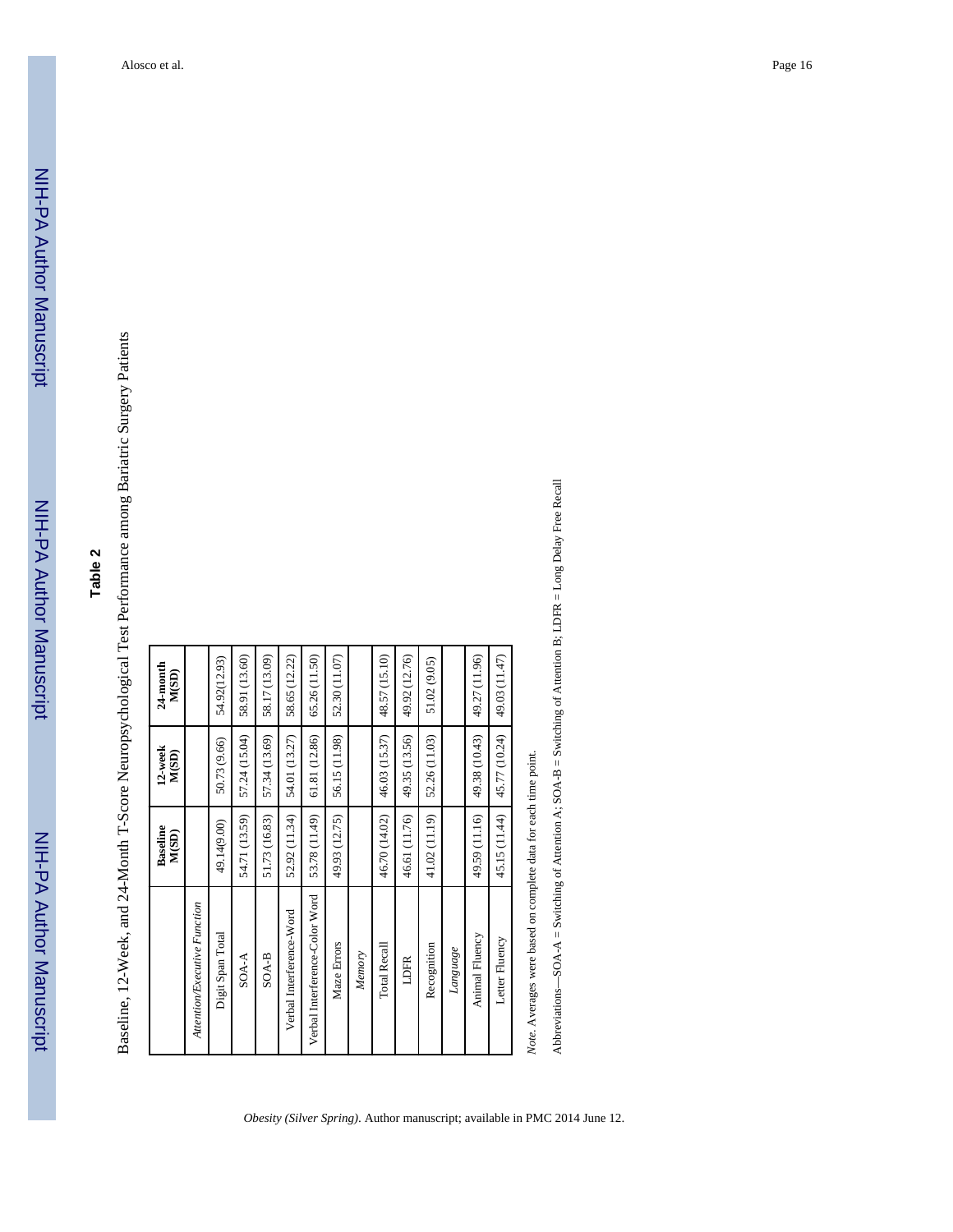NIH-PA Author Manuscript

NIH-PA Author Manuscript

Cognitive Function for Bariatric Surgery Patients and Obese Controls Over Time Cognitive Function for Bariatric Surgery Patients and Obese Controls Over Time

|                 |              | <b>Baseline</b>          |                                                                                               | 12-weeks    |                                                                      | 24-months   | Time          | Group X Time             |
|-----------------|--------------|--------------------------|-----------------------------------------------------------------------------------------------|-------------|----------------------------------------------------------------------|-------------|---------------|--------------------------|
|                 | Surgery      | Controls                 | Surgery                                                                                       | Controls    | Surgery                                                              | Controls    | (A, F)        | (A, F)                   |
| Domain          |              |                          |                                                                                               |             |                                                                      |             |               |                          |
| Attention       | 52.26(8.02)  | 52.64(7.31)              | 53.99(9.21)                                                                                   | 54.71(8.55) | 57.45(9.76)                                                          | 56.11(9.62) | $.82,9.32***$ | .98, .86                 |
| Executive       | 51.81(9.95)  |                          | 50.64(11.85) 58.44(10.21) 57.95(9.03) 58.58(9.58) 57.51(10.59) 54, 35.85 <sup>**</sup> 99, 10 |             |                                                                      |             |               |                          |
| Memory          | 43.45(10.57) |                          | 44.99(10.18) 49.21(10.78) 44.24(13.33) 49.83(10.38) 47.54(10.70) 87, 6.50 <sup>**</sup>       |             |                                                                      |             |               | $.91, 4.05$ <sup>*</sup> |
| Language        |              | 47.37(10.08) 49.19(8.99) |                                                                                               |             | $47.57(8.54)$ $49.88(8.76)$ $49.15(10.10)$ $50.75(7.65)$ $.95, 2.03$ |             |               | .99, .89                 |
| Note.           |              |                          |                                                                                               |             |                                                                      |             |               |                          |
| p < .05;        |              |                          |                                                                                               |             |                                                                      |             |               |                          |
| $p < 01$<br>$*$ |              |                          |                                                                                               |             |                                                                      |             |               |                          |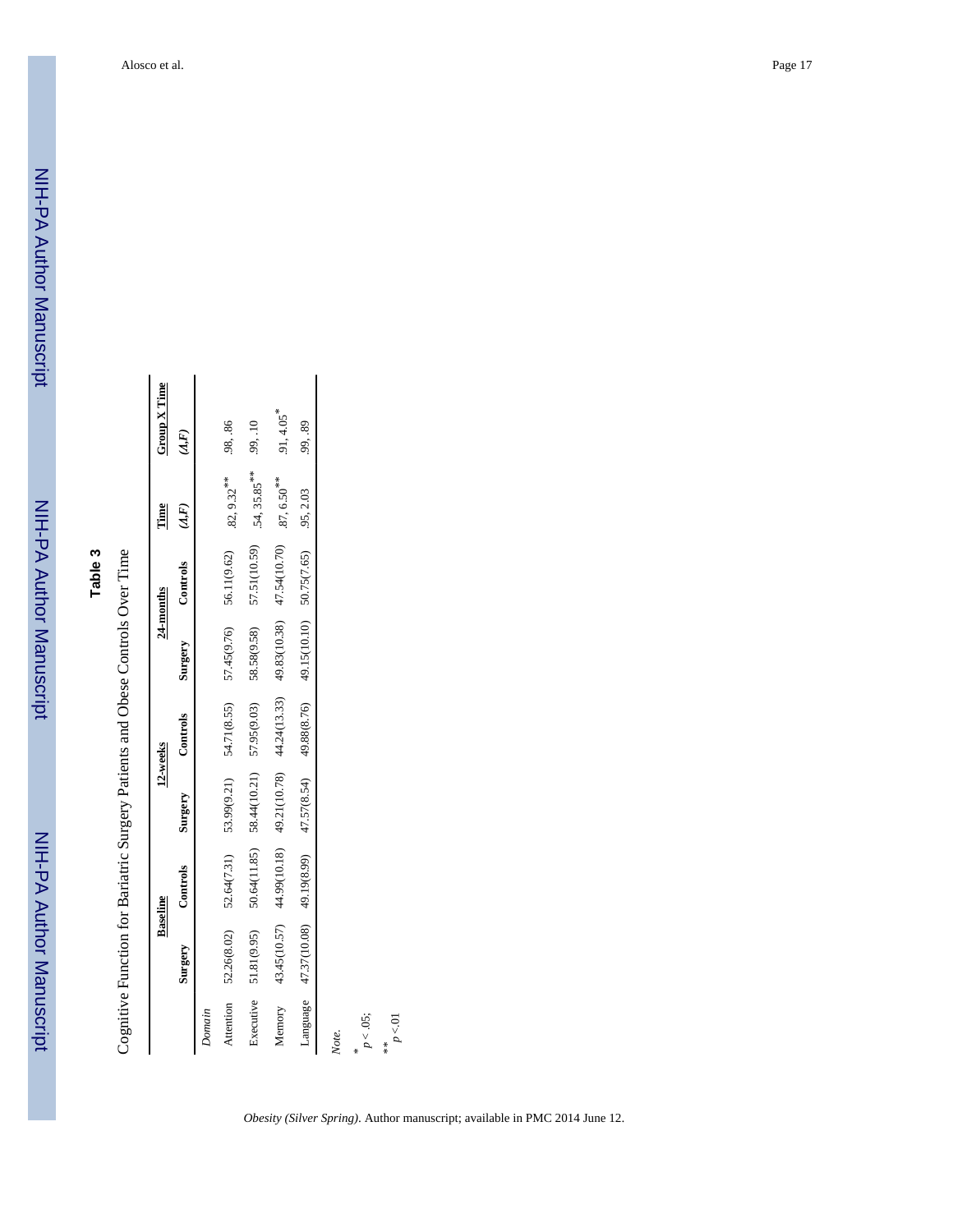NIH-PA Author Manuscript

NIH-PA Author Manuscript

Follow-up Analysis of Cognitive Function Over Time: Repeated Measure ANOVA Statistics Follow-up Analysis of Cognitive Function Over Time: Repeated Measure ANOVA Statistics

|                | Attention $(A, F)$         |                  |                 | Executive $(A, F)$         | Memory $(A, F)$          |           |
|----------------|----------------------------|------------------|-----------------|----------------------------|--------------------------|-----------|
|                | Surgery                    | Controls Surgery |                 | Controls                   | Surgery                  | Controls  |
| <b>BL-12wk</b> | $.93, 4.63$ <sup>*</sup>   | .87, 3.24        | $.55, 51.83***$ | $.52, 20.00$ <sup>**</sup> | $.67,31.06***$ .99, 0.09 |           |
| BL-24mon       | $.70, 26.27$ **            | .86, 3.70        | $.53, 55.15***$ | $49, 23.18***$             | $.71, 24.79***$          | .94, 1.46 |
| 12wk-24mon     | $.25, 20.77$ <sup>**</sup> | .96,0.82         | .99, .04        | 99,0.10                    | .99, 0.25                | 86, 3.70  |
| Note.          |                            |                  |                 |                            |                          |           |
|                |                            |                  |                 |                            |                          |           |
| $p < 0.05$ ;   |                            |                  |                 |                            |                          |           |
| p < 01<br>$*$  |                            |                  |                 |                            |                          |           |